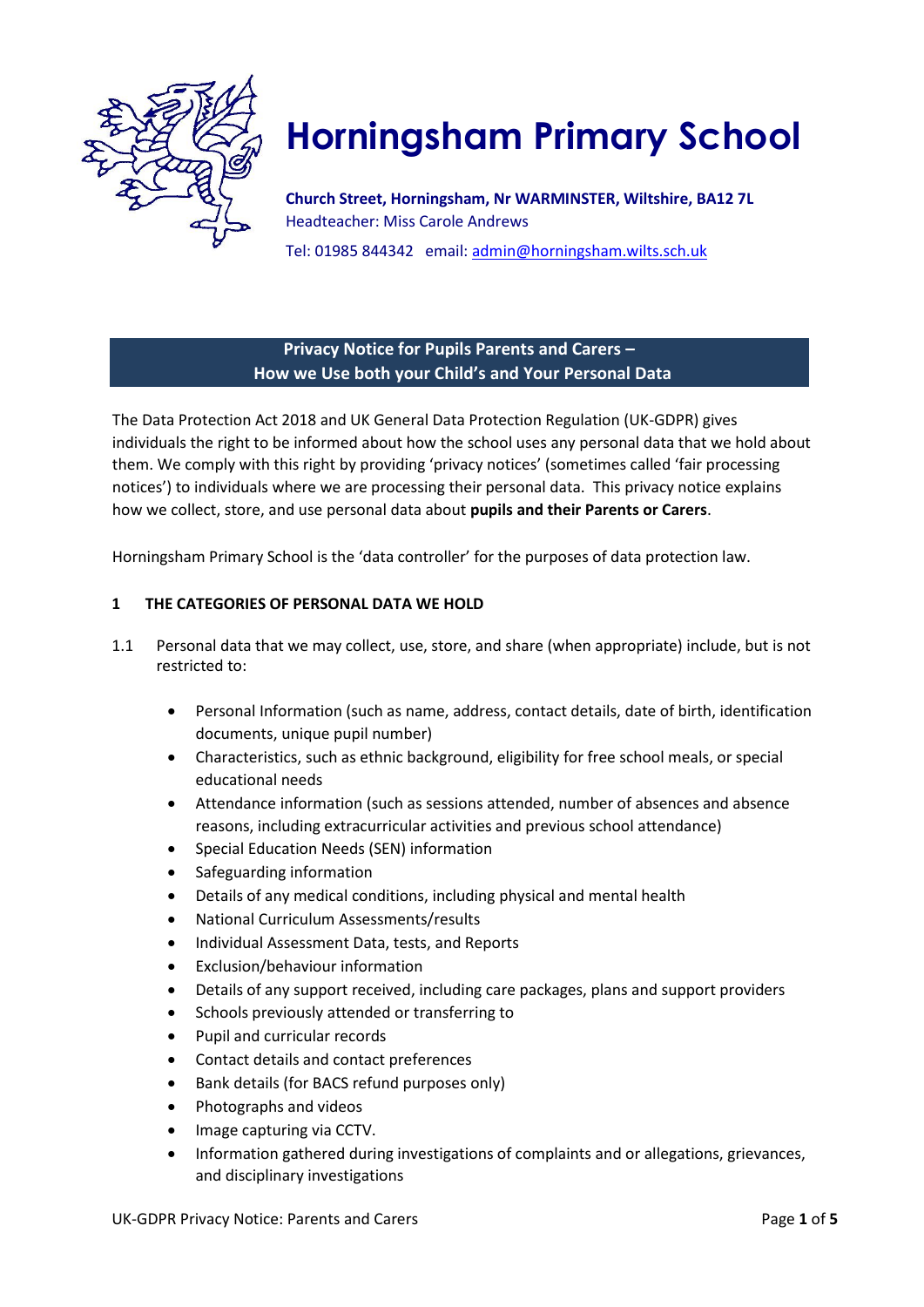- Information concerning children in need and or looked after
- Family Court Orders relating to individual pupils
- 1.2 We may also collect, store, and use information about you that falls into "special categories" of more sensitive personal data. This includes information about (where applicable):
	- Characteristics, such as ethnicity, languages spoken, nationality
	- Information regarding income and eligibility for certain benefits
	- Family circumstances, including related documentation
	- Physical and mental health, including medical conditions
	- Support received, including care packages, plans and support providers
	- Information provided by you relevant to your child's learning, attendance, and wellbeing
- 1.3 We may also hold data that we have received from other organisations, including other schools, local authorities the Department for Education and Social Services.

# **2 WHY WE USE THIS DATA**

- 2.1 We use this data to:
	- Support pupil learning
	- Monitor and report to parents on your child's attainment and progress
	- Keep you informed about the running of the school (such as emergency closures) and events
	- Process payments for school services and clubs
	- Provide appropriate pastoral care
	- Protect pupil welfare including safeguarding pupils
	- Assess the quality of our services
	- Administer admissions waiting lists
	- Carry out research
	- Comply with the law regarding data sharing and our legal and statutory obligations
	- Respond to complaints, grievances, allegations, and disciplinary investigations.

## **3 USE OF YOUR PERSONAL DATA FOR MARKETING PURPOSES**

- 3.1 Horningsham Primary School uses email as our primary communication method. We use email to notify parents and carers of school events, school closures and other school related issues.
- 3.2 We will also ask for your consent to receive other communications relating to campaigns, charitable causes or services that may be of interest to you. You can withdraw consent or 'opt out' of receiving these emails at any time by contacting the school office.

## **4 OUR LEGAL BASIS FOR USING THIS DATA**

4.1 Horningsham Primary School holds the legal right to collect and use personal data relating to pupils and their families, to meet legal requirements under Public Task or our legitimate interests set out in the UK-GDPR and UK law, including those in relation to the following: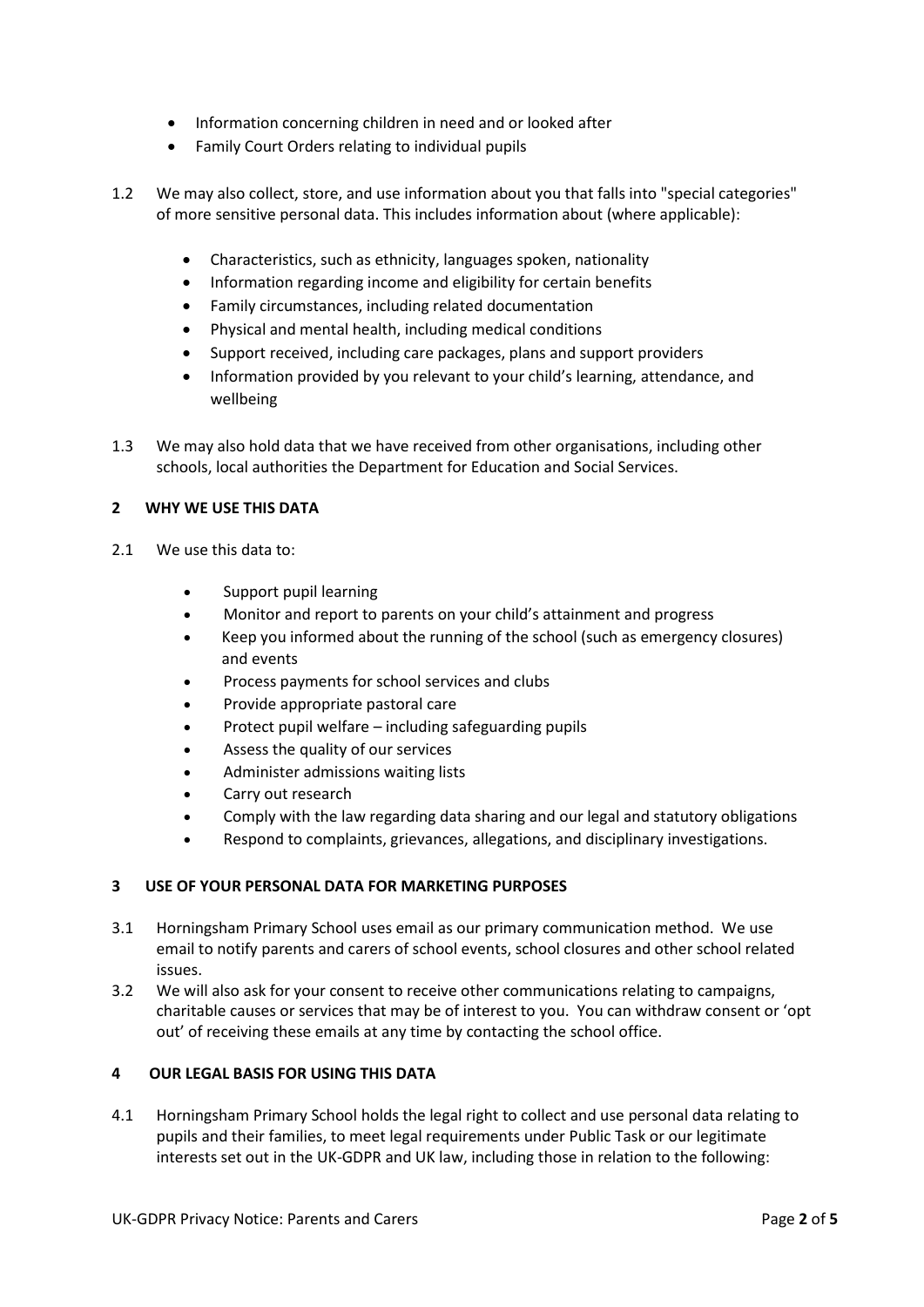- Article 6 and Article 9 of the General Data Protection Regulations
- Education Act 1996
- Regulation 5 of The Education (Information About Individual Pupils) (England) Regulations 2013
- 4.2 Most commonly, we process it where:
	- We need to comply with a legal obligation
	- We need to perform an official task in the public interest
	- We need to fulfil a contract we have entered with you
- 4.3 Less commonly, we may also process your personal data in situations where:
	- We have obtained consent to use it in a certain way
	- We need to protect the individual's vital interests (or someone else's interests)

## **5 COLLECTING THIS INFORMATION**

5.1 Whilst most of the information you provide to us is mandatory, some of it is provided to us on a voluntary basis. To comply with the General Data Protection Regulation, we will inform you whether you are required to provide the information to us or if you have a choice.

## **6 HOW WE STORE THIS DATA**

- 6.1 We keep the personal information while the pupil is attending our school and beyond if this is necessary to comply with our legal obligations. Personal data is stored in line with our Data Protection Policy and is usually transferred to the child's next school.
- 6.2 In accordance with the UK-GDPR, the school does not store personal data indefinitely. We hold data for the periods of time as stated in our Records Retention Policy.

# **7 DATA SHARING**

- 7.1 We do not share information with any third party without consent unless the law and our policies allow us to do so. Examples with whom we may share your personal information are:
	- Our local authority to meet our legal obligations to share certain information with it, such as safeguarding concerns and exclusions
	- The Department for Education
	- The pupil's family and representatives
	- School to school networks
	- Educators and examining bodies
	- Our regulator/auditor, e.g. Ofsted, Government departments or agencies, e.g. Processing Free School Meal applications
	- Suppliers and service providers to enable them to provide the service we have contracted them for, e.g. ParentPay, School's MIS
	- The NHS, Financial organisations, e.g. BACS payments
	- Our auditors
	- Our Data Protection Officer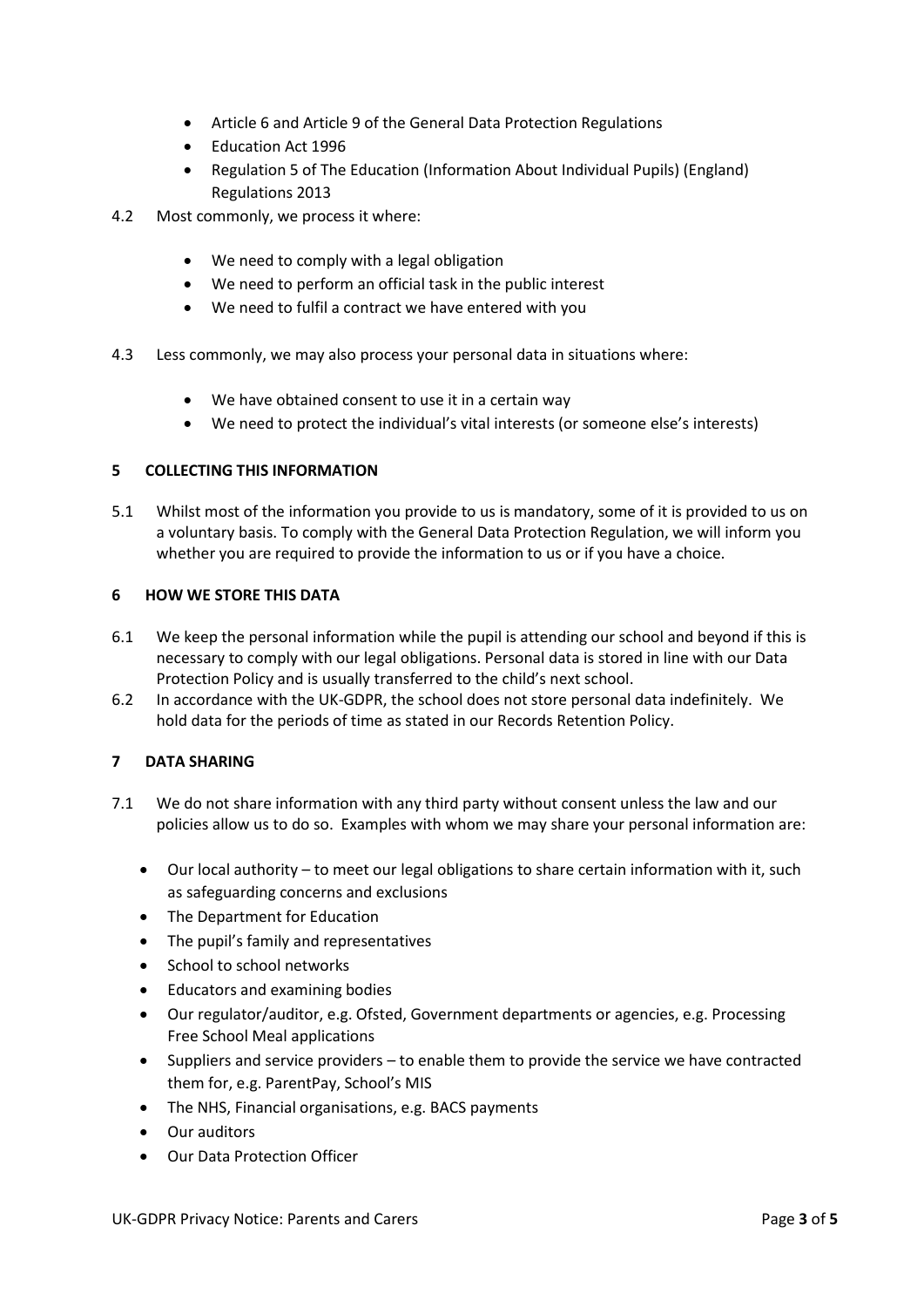- Health authorities, Physiotherapists, Occupational Therapists, Audiology, Deaf CAMHS, Cochlear Implant Teams, School Nurses etc.
- Relevant Pupil Safeguarding Bodies Health and social welfare organisations
- Professional advisers and consultants
- Police forces, courts, tribunals
- Professional bodies

### **8 WHY WE SHARE PUPIL INFORMATION**

- 8.1 We do not share information about our pupils with anyone without consent unless the law and our policies allow us to do so. We share pupils' data with the Department for Education (DfE) on a statutory basis. This data sharing underpins school funding and educational attainment policy and monitoring.
- 8.2 We are required to share information about our pupils with our Local Authority (LA) and the Department for Education (DfE) under section 3 of The Education (Information About Individual Pupils) (England) Regulations 2013.

### **9 DATA COLLECTION REQUIREMENTS**

9.1 To find out more about the data collection requirements placed on us by the Department for Education (for example, via the school census) go t[o https://www.gov.uk/education/data](https://www.gov.uk/education/data-collection-and-censuses-for-schools.)[collection-and-censuses-for-schools.](https://www.gov.uk/education/data-collection-and-censuses-for-schools.) 

#### **10 THE NATIONAL PUPIL DATABASE (NPD)**

- 10.1 We are required to provide information about pupils to the Department for Education (DfE) as part of statutory data collections such as the school census. Some of this information is then stored in th[e National](https://www.gov.uk/government/publications/national-pupil-database-user-guide-and-supporting-information) [Pupil Database](https://www.gov.uk/government/publications/national-pupil-database-user-guide-and-supporting-information) (NPD), which is owned and managed by the DfE and provides evidence on school performance to inform research.
- 10.2 The database is held electronically so it can easily be analysed for statistics. The information is securely collected from a range of sources including schools, local authorities, and exam boards. The Department for Education may share information from the NPD with other organisations which promote children's education or wellbeing in England. Such organisations must agree to strict terms and conditions about how they will use the data.
- 10.3 For more information, see the Department's webpage on [how it collects and shares research](https://www.gov.uk/data-protection-how-we-collect-and-share-research-data)  [data.](https://www.gov.uk/data-protection-how-we-collect-and-share-research-data) You can also [contact the Department for Education](https://www.gov.uk/contact-dfe) with any further questions about the NPD.

#### **11 TRANSFERRING DATA INTERNATIONALLY**

11.1 Where we transfer personal data to a country or territory outside the European Economic Area, we will do so in accordance with data protection law.

#### **12 PARENTS AND PUPILS' RIGHTS REGARDING PERSONAL DATA**